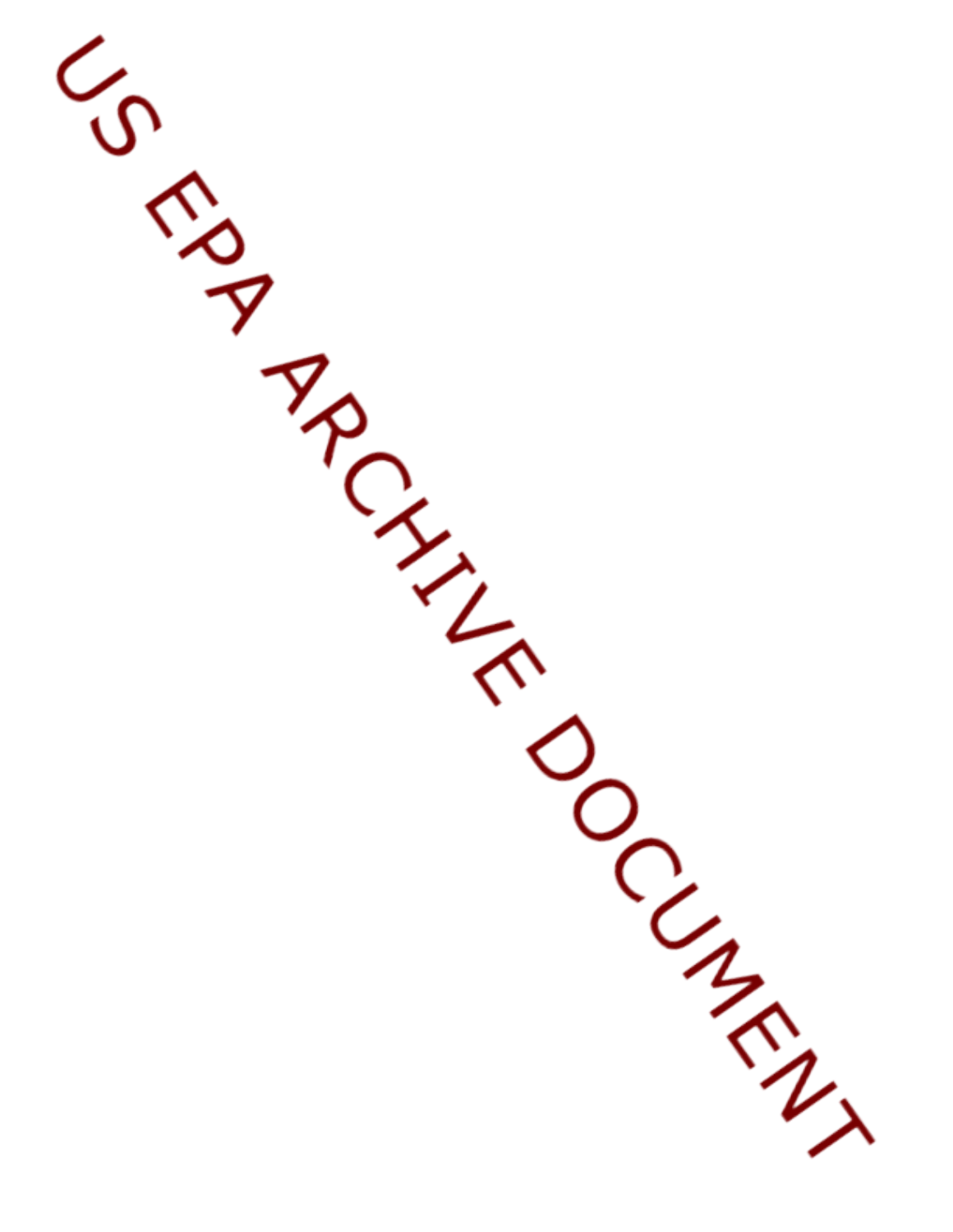### **THE ENVIRONMENTAL TECHNOLOGY VERIFICATION**

**PROGRAM**<br>File Contains Data for **PostScript Printers Only** 





# **ETV Joint Verification Statement**

|                                                      | TECHNOLOGY TYPE: PORTABLE EMISSION ANALYZER        |                              |                              |
|------------------------------------------------------|----------------------------------------------------|------------------------------|------------------------------|
| <b>APPLICATION:</b>                                  | DETERMINING NITROGEN OXIDES EMISSIONS              |                              |                              |
| <b>TECHNOLOGY NAME: PG-250 Portable Gas Analyzer</b> |                                                    |                              |                              |
| <b>COMPANY:</b>                                      | Horiba Instruments, Inc.                           |                              |                              |
| <b>ADDRESS:</b>                                      | 17671 Armstrong Avenue<br>Irvine, California 92614 | <b>PHONE:</b><br><b>FAX:</b> | 714-250-4811<br>714-250-0924 |
| <b>WEB SITE:</b>                                     | Http://www.horiba.com                              |                              |                              |
| E-MAIL:                                              | Info@horiba.com                                    |                              |                              |

The U.S. Environmental Protection Agency (EPA) has created the Environmental Technology Verification (ETV) Program to facilitate the deployment of innovative or improved environmental technologies through performance verification and dissemination of information. The goal of the ETV Program is to further environmental protection by substantially accelerating the acceptance and use of improved and cost-effective technologies. ETV seeks to achieve this goal by providing high quality, peer reviewed data on technology performance to those involved in the design, distribution, financing, permitting, purchase, and use of environmental technologies.

ETV works in partnership with recognized standards and testing organizations; stakeholder groups which consist of buyers, vendor organizations, and permitters; and with the full participation of individual technology developers. The program evaluates the performance of innovative technologies by developing test plans that are responsive to the needs of stakeholders, conducting field or laboratory tests (as appropriate), collecting and analyzing data, and preparing peer reviewed reports. All evaluations are conducted in accordance with rigorous quality assurance protocols to ensure that data of known and adequate quality are generated and that the results are defensible.

The Advanced Monitoring Systems (AMS) program, one of 12 technology areas under ETV, is operated by Battelle in cooperation with EPA's National Exposure Research Laboratory. AMS has recently evaluated the performance of portable nitrogen oxides monitors used to determine emissions from combustion sources. This verification statement provides a summary of the test results for the Horiba PG-250 Portable Emission Analyzer.

## **VERIFICATION TEST DESCRIPTION**

The verification test described in this report was one of a series of tests conducted in early 1999 on commercial portable nitrogen oxides analyzers at Battelle's facilities in Columbus, Ohio. Verification testing of the analyzers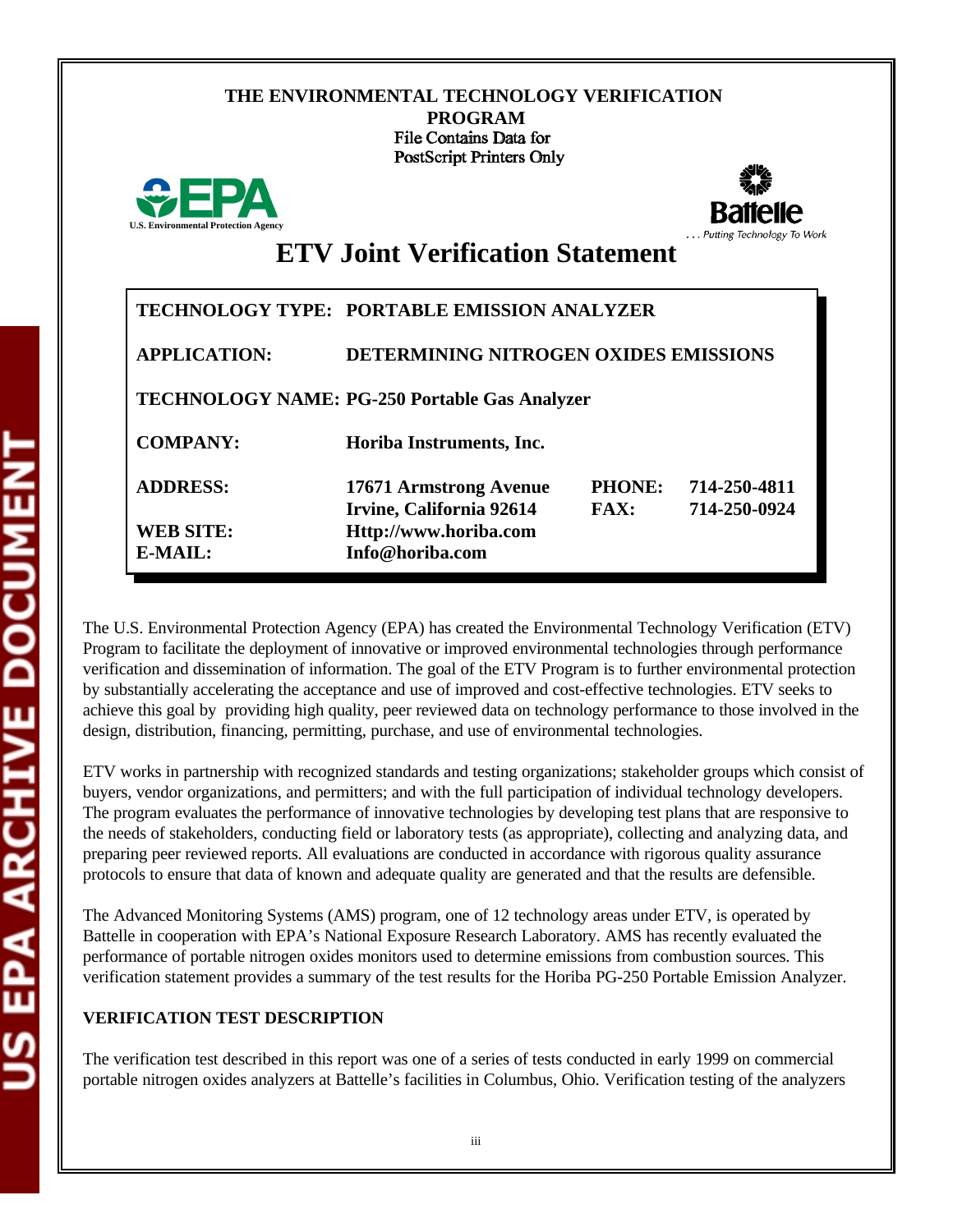involved (1) a series of laboratory tests in which certified NO and  $NO<sub>2</sub>$  standards were used to challenge the analyzers over a wide concentration range and (2) tests using realistic combustion sources, in which data from the portable analyzers undergoing testing were compared to simultaneous  $NO$  and  $NO<sub>x</sub>$  measurements obtained with two chemiluminescent analyzers.

Verification testing lasted three to four days, of which two days were required for laboratory testing and the remainder for source emissions testing. To assess inter-unit variability, two identical analyzers were tested simultaneously in all tests, and results from the two analyzers were kept separate. The analyzers were operated at all times by a representative of Horiba and supervised at all times by Battelle staff.

Verification testing focused on measurement of NO and NO<sub>2</sub>, the sum of which is denoted as  $NQ<sub>x</sub>$ . Laboratory testing included a linearity test over the entire nominal ranges of the analyzers for both NO and  $NO<sub>2</sub>$ ; estimation of detection limits and response times; interference testing; assessment of sample pressure and ambient temperature effects on analyzer response; and evaluation of zero and span drift during the various laboratory tests. Tests with combustion sources assessed the accuracy of  $NO$ ,  $NO<sub>2</sub>$ , and  $NO<sub>x</sub>$  measurements, relative to the chemiluminescent  $NO/NO<sub>x</sub>$  approach that is the basis of EPA Method 7E. Sources used in the testing were a gas-fired rangetop burner, a gas-fired water heater, and a diesel-powered electrical generator operated at both idle and at high RPM. These sources produced NO<sub>x</sub> emissions ranging from less than 10 to over 400 ppm. Zero and span drift resulting from exposure to source emissions were assessed, and analyzer stability was monitored during one hour of uninterrupted sampling of diesel emissions.

Quality assurance (QA) oversight of verification testing was provided by both Battelle and U.S. EPA. Battelle QA staff conducted a technical systems audit, a performance evaluation audit, and a data quality audit of 10 percent of the test data. EPA QA staff conducted an independent on-site technical system audit.

## **TECHNOLOGY DESCRIPTION**

The Horiba Model PG-250 multi-gas portable analyzer is 10.2 inches high, 10.2 inches wide, and 20.1 inches deep and weighs 37 pounds. The PG-250 provides the user with simultaneous analyses of CO, CO<sub>2</sub>, O<sub>2</sub>, NO<sub>3</sub>, and SO<sub>2</sub> in flue gas samples. Each gas constituent can be monitored over multiple ranges. The PG-250 employs non-dispersive infrared detection of  $SO_2$ , CO, and CO<sub>2</sub>; chemiluminescence detection of NO and NO<sub>x</sub>; and an electrochemical cell for  $O_2$  measurement. Only the NO/NO<sub>x</sub> measurement capabilities were verified in this test. Measurements of NO<sub>x</sub> are achieved with a low temperature converter that reduces  $NO<sub>2</sub>$  to NO for detection. Although the PG-250 offers  $NO/NO<sub>x</sub>$  measurement ranges up to 2,500 ppm, the applicability of the  $NO<sub>2</sub>$  converter is limited to concentrations below 6 ppm. Converter lifetime is shortened by sampling  $NO<sub>2</sub>$  above 6 ppm. The PG-250 incorporates a built-in sample conditioner consisting of a dual-stage moisture removal system that includes a gravity drain separator and thermal-electric cooler. Other sample conditioning components can include acid mist eliminators, filters, sample pump, condensate drain pump, and a sample flow monitor. Sampling is accomplished with a 316 stainless steel unheated sample probe equipped with an external primary filter. Data may be output from the instrument via 4 to 20 mA analog signals or from the instrument's RS-232C serial communication port. A large liquid crystal display screen also displays in real time the gas parameters being measured, in addition to the selected measurement ranges for each gas and the sample flow through the analyzer.

#### **VERIFICATION OF PERFORMANCE**

**Linearity:** The Horiba PG-250 analyzers provided linear response to NO over the full 0 to 2,500 ppm range tested. Response to NO<sub>2</sub> over a range of 0 to 500 ppm was approximately linear, but exhibited a slope much less than one (i.e., about  $0.7$ ) on both analyzers. This behavior is attributed to the limited capacity of the  $NO<sub>2</sub>$  converters in the analyzers.